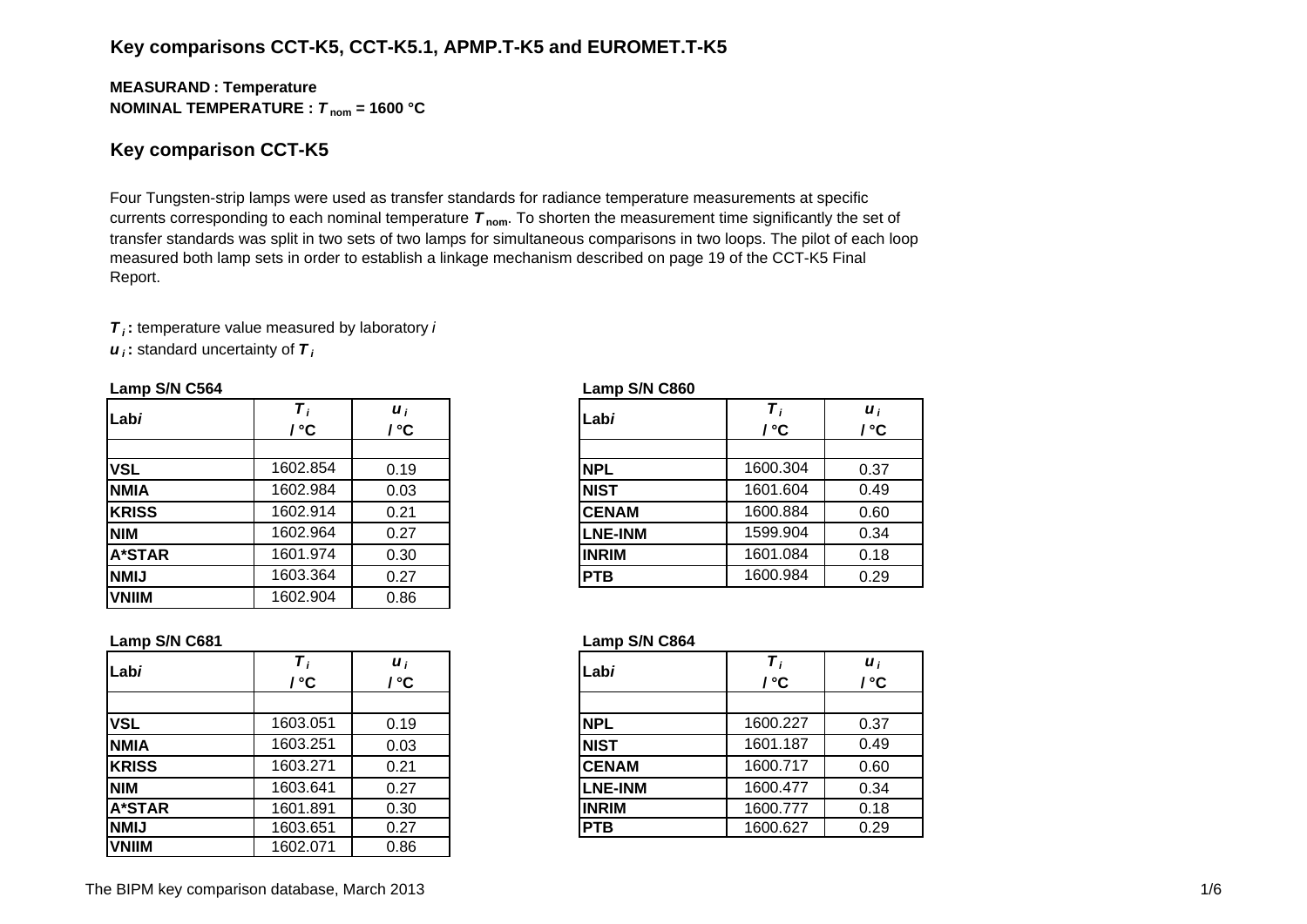## **Key comparison CCT-K5.1**

#### **This is a bilateral comparison between the PTB and the NRC.**

**T<sub>NRC</sub>**: temperature value measured at the NRC  $u_{\text{NRC}}$ : standard uncertainty of  $\tau_{\text{NRC}}$ 

 $u_{\text{NRC}} = 0.45 \text{ °C}$ 

**Lamp C598**  $T_{\text{NRC}} = 1600.61 \text{ °C}$  **Lamp 644C**  $T_{\text{NRC}} = 1600.69 \text{ °C}$  $U_{NRC} = 0.45 °C$ 

## **Key comparison APMP.T-K5**

Laboratory individual measurements of APMP.T-K5 participants are given in Appendix B of the APMP.T-K5 Final Report both in tabulated and in graphical forms. There were taken between 1997 and 2000.

# **Key comparison EUROMET.T-K5**

This comparison involved eight participants and was carried out from October 1999 to February 2001. The two transfer standards were Lamp S/N C564 and Lamp S/N C681 already used in CCT-K5. The individual laboratory measurements and their uncertainties are given in Tables 5 to 11 of the EUROMET.T-K5 Final Report.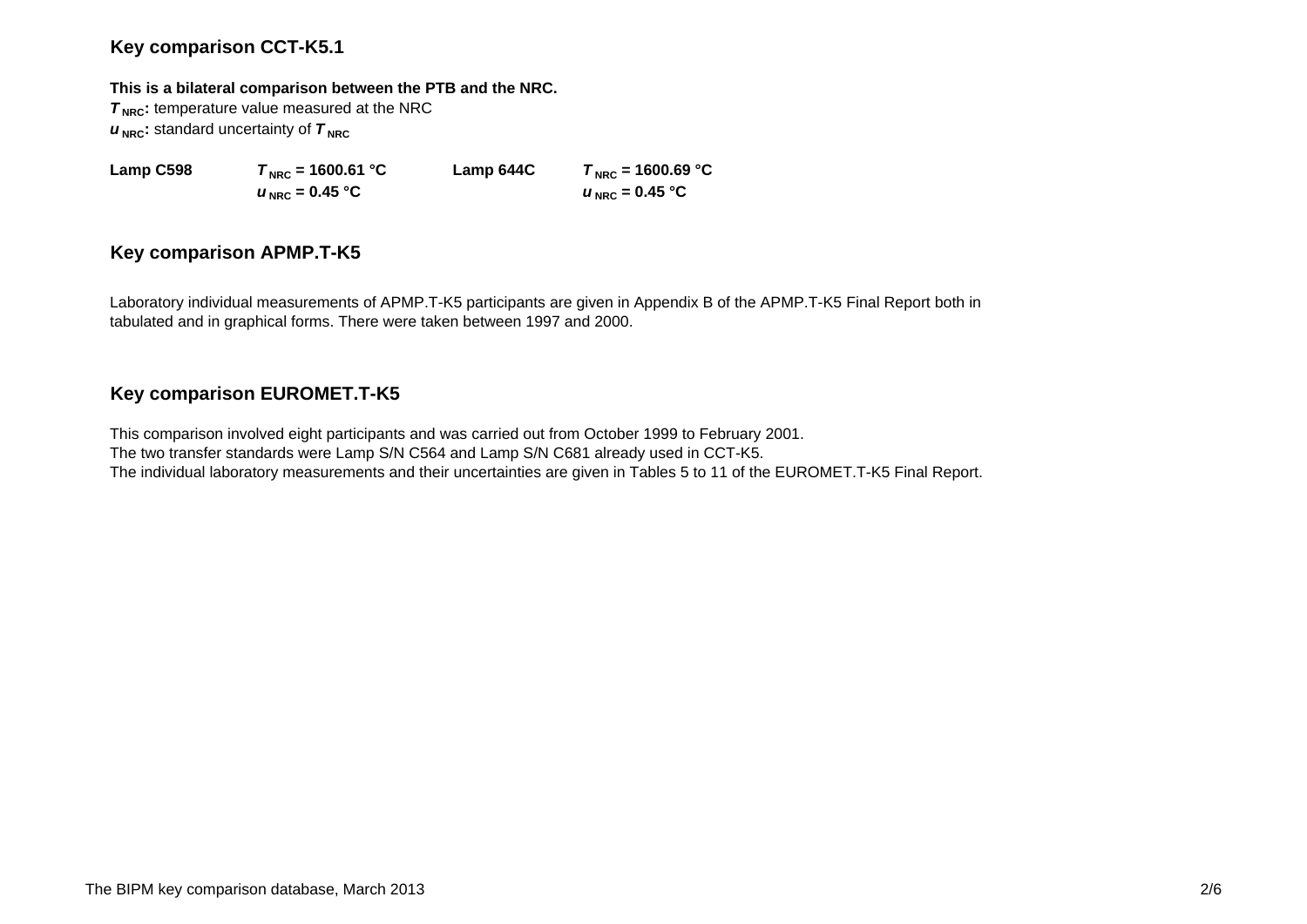## **Key comparisons CCT-K5, CCT-K5.1, APMP.T-K5 and EUROMET.T-K5**

**Key comparison CCT-K5**

#### **MEASURAN D : Temperature NOMINAL TEMPERATURE :**  *T* **nom = 1600 °C**

The key comparison reference value  $\bm{\tau}_{\mathsf{R}}$  for each nominal temperature  $\bm{\tau}_{\mathsf{nom}}$  and each lamp  $\bm{k}$  is calculated on the basis of the median of measured radiance temperatures  $\bm{\tau}_i$ (*k, T*  $_{\rm nom}$ ). Its standard uncertainty,  $\bm{u}(\bm{\tau}_{{\sf R}})$ , is obtained as the standard uncertainty of the median.

| Lamp        | $T_R$ / $\degree$ C | $u(T_R)$ / $^{\circ}$ C |
|-------------|---------------------|-------------------------|
| C564        | 1603.020            | 0.049                   |
| C681        | 1603.110            | 0.078                   |
| <b>C860</b> | 1600.910            | 0.192                   |
| C864        | 1600.700            | 0.103                   |

**For each temperature**  *T* **nom the degree of equivalence of laboratory** *i* **with respect to the key comparison reference value is given by a pair of terms:**   $D_i$  and its expanded uncertainty  $U_i$  (k = 2) both expressed in K. The computation of  $D_i$  and  $U_i$  is explained in the Addendum to the CCT-K5 Final **Report.**

**For each temperature**  *T* **nom the pair-wise degree of equivalence between laboratory** *i* **and** *j* **is given by two terms:***<sup>D</sup> ij* **and its expanded uncertainty**   $U_{ij}$  ( $k$  = 2).The computation of  $D_{ij}$  and  $U_{ij}$  is also explained in the Addendum of the CCT-K5 Final Report.

## **Linking key comparison CCT-K5.1 to CCT-K5**

**The linkage is made through the common participation of PTB in both key comparisons, and is detailed in the CCT-K5 and CCT-K5.1 Linkage Report.**

## **Linking key comparison APMP.T-K5 to CCT-K5**

**The linkage is made through the common participation of NMIJ, NIM, KRISS and NMIA in both key comparisons, and is detailed in the Addendum to the APMP.T-K5 Final Report.**

# **Linking key comparison EUROMET.T-K5 to CCT-K5**

The measurements of the EUROMET.T-K5 participants are directly linked to the key comparison reference value obtained in CCT-K5 as the protocols of the two key comparisons are identical and the transfer standards are the same (see in Chapter VII of the EUROMET.T-K5 Final Report).

Degrees of equivalence relative to the CCT-K5 key comparison reference values are computed for each of the transfer standards. Pair-wise degrees of equivalence inside EUROMET.T-K5 are available in the EUROMET.T-K5 Final Report (Tables 15 to 36).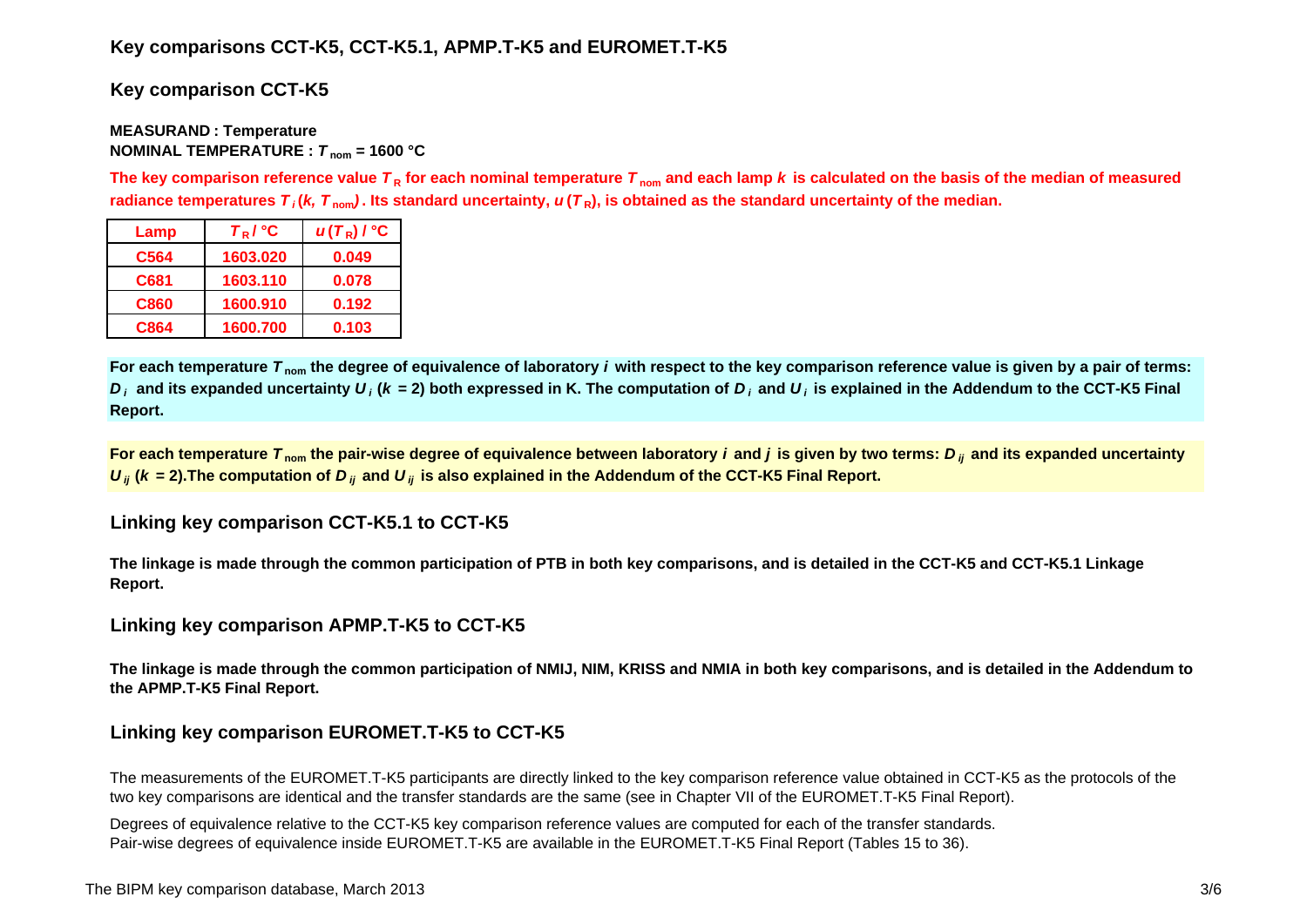# **Key comparisons CCT-K5, CCT-K5.1, APMP.T-K5 and EUROMET.T-K5**

#### **MEASURAN D : Temperature NOMINAL TEMPERATURE :**  *T* **nom = 1600 °C**

**Degrees of equivalence relative to the CCT-K5 key comparison reference value**

| Labi            |                  |                       |               |
|-----------------|------------------|-----------------------|---------------|
|                 | $\overline{D_i}$ | $\overline{\bm{U}_I}$ |               |
|                 |                  | / K                   |               |
| <b>VSL</b>      | $-0.113$         | 0.452                 | <b>CEM</b>    |
| <b>NPL</b>      | $-0.540$         | 0.781                 | <b>IPQ</b>    |
| <b>NMIA</b>     | 0.053            | 0.262                 | <b>UME</b>    |
| <b>KRISS</b>    | 0.028            | 0.502                 | <b>MKEH</b>   |
| <b>NIM</b>      | 0.238            | 0.660                 | <b>SMU</b>    |
| <b>A*STAR</b>   | $-1.133$         | 0.652                 | <b>SP</b>     |
| <b>NMIJ</b>     | 0.443            | 0.599                 | <b>MIKES</b>  |
| <b>VNIIM</b>    | $-0.578$         | 1.797                 | <b>VSL</b>    |
| <b>NIST</b>     | 0.591            | 1.014                 |               |
| <b>CENAM</b>    | $-0.005$         | 1.224                 |               |
| <b>LNE-INM</b>  | $-0.615$         | 0.820                 |               |
| <b>INRIM</b>    | 0.126            | 0.436                 |               |
| <b>PTB</b>      | 0.001            | 0.433                 |               |
| <b>NRC</b>      | 0.121            | 1.146                 |               |
|                 |                  |                       |               |
| <b>A*STAR</b>   | 0.36             | 0.98                  |               |
| <b>CMS/ITRI</b> | $-1.25$          | 1.42                  | <b>Black:</b> |

| Lamp S/N C564 |  |  |  |
|---------------|--|--|--|
|---------------|--|--|--|

**Lamp S/N C564 Lamp S/N C681**

|                               | $D_i$    | $\boldsymbol{U}_i$                   |              | D       | $\boldsymbol{U}$ |              | D       | $\boldsymbol{U}_i$ |
|-------------------------------|----------|--------------------------------------|--------------|---------|------------------|--------------|---------|--------------------|
|                               |          | / K                                  |              | / K     |                  |              | /K      |                    |
|                               | $-0.113$ | 0.452                                | <b>CEM</b>   | $-0.12$ | 1.64             | <b>CEM</b>   | 0.14    | 0.74               |
|                               | $-0.540$ | 0.781                                | <b>IPQ</b>   | $-0.54$ | 1.44             | <b>IPQ</b>   | $-1.20$ | 1.53               |
| А                             | 0.053    | 0.262                                | <b>UME</b>   | $-2.11$ | 0.71             | <b>UME</b>   | $-2.33$ | 0.74               |
| $\overline{\text{s}}\text{s}$ | 0.028    | 0.502                                | <b>MKEH</b>  | $-2.92$ | 2.70             | <b>MKEH</b>  | $-3.12$ | 3.04               |
|                               | 0.238    | 0.660                                | <b>SMU</b>   | $-1.45$ | 0.49             | <b>SMU</b>   | $-1.21$ | 0.53               |
| TAR                           | $-1.133$ | 0.652                                | <b>SP</b>    | $-0.36$ | 1.60             | <b>SP</b>    | $-0.65$ | 1.61               |
|                               | 0.443    | 0.599                                | <b>MIKES</b> | $-1.04$ | 1.92             | <b>MIKES</b> | $-1.62$ | 2.29               |
| M                             | $-0.578$ | 1.797                                | VSL          | $-0.07$ | 0.39             | <b>VSL</b>   | $-0.15$ | 0.41               |
|                               | ----     | $\lambda$ $\sim$ $\lambda$ $\lambda$ |              |         |                  |              |         |                    |

|   | $D_i$   | $\boldsymbol{U}_i$ |              | D       | $\boldsymbol{\mathsf{U}}_i$ |
|---|---------|--------------------|--------------|---------|-----------------------------|
|   |         | / K                |              |         | / K                         |
|   | $-0.12$ | 1.64               | <b>CEM</b>   | 0.14    | 0.74                        |
|   | $-0.54$ | 1.44               | <b>IPQ</b>   | $-1.20$ | 1.53                        |
|   | $-2.11$ | 0.71               | <b>UME</b>   | $-2.33$ | 0.74                        |
|   | $-2.92$ | 2.70               | <b>MKEH</b>  | $-3.12$ | 3.04                        |
|   | $-1.45$ | 0.49               | <b>SMU</b>   | $-1.21$ | 0.53                        |
|   | $-0.36$ | 1.60               | <b>SP</b>    | $-0.65$ | 1.61                        |
| S | $-1.04$ | 1.92               | <b>MIKES</b> | $-1.62$ | 2.29                        |
|   | $-0.07$ | 0.39               | <b>VSL</b>   | $-0.15$ | 0.41                        |

**Black: participants in CCT-K5 Green: participant in CCT-K5.1 Blue: participants in APMP.T-K5**

**Oran g e: participants in EUROMET.T-K5 (measurements with Lamp S/N C564) Gre y: participants in EUROMET.T-K5 (measurements with Lamp S/N C681)**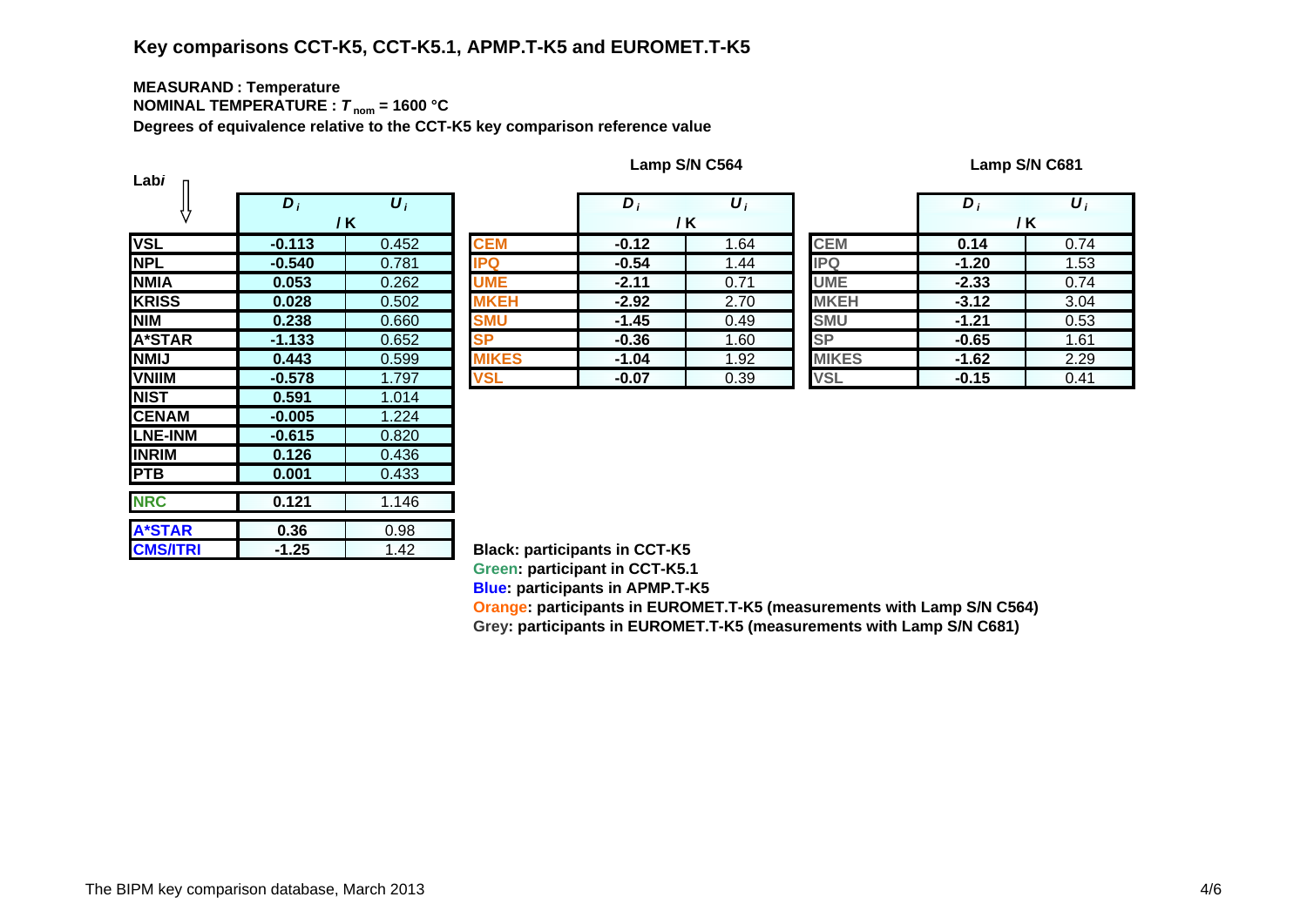## **Key comparisons CCT-K5 and CCT-K5.1 MEASURAND**

#### **NOMINAL TEMPERATURE :**  $T_{\text{nom}} = 1600 \text{ °C}$

**Matrix of equivalence Pair-wise degrees of equivalence involving APMP.T-K5 participants are not computed.**

|                |          |                    | ∟ab <i>j</i> |                       |            |                 |             |               |              |                       |            |                       |          |          |                |                  |              |                       |
|----------------|----------|--------------------|--------------|-----------------------|------------|-----------------|-------------|---------------|--------------|-----------------------|------------|-----------------------|----------|----------|----------------|------------------|--------------|-----------------------|
| Labi           |          |                    | VSL          |                       | <b>NPL</b> |                 | <b>NMIA</b> |               | <b>KRISS</b> |                       | <b>NIM</b> |                       |          | A*STAR   | <b>NMIJ</b>    |                  | <b>VNIIM</b> |                       |
|                | $D_i$    | $\boldsymbol{U}_i$ | $D_{ii}$     | $\boldsymbol{U}_{ii}$ | $D_{ii}$   | $U_{ii}$        | $D_{ii}$    | $U_{ii}$      | $D_{ii}$     | $\boldsymbol{U}_{ii}$ | $D_{ii}$   | $\boldsymbol{U}_{ii}$ | $D_{ii}$ | $U_{ii}$ | $D_{ii}$       | $U_{ii}$         | $D_{ii}$     | $\boldsymbol{U}_{ii}$ |
|                | 7 K      |                    | 7 K          |                       | 1 K        |                 | / K         |               | 7 K          |                       | 7 K        |                       |          | / K      | 7 K            |                  | 7 K          |                       |
| <b>VSL</b>     | $-0.113$ | 0.452              |              |                       | 0.427      | 0.853           | $-0.165$    | .387          | $-0.140$     | .572                  | .350       |                       | .020     | 0.724    | $-0.555$       | .662             | 0.465        | 1.835                 |
| <b>NPL</b>     | -0.540   | 0.781              | $-0.427$     | 0.853                 |            |                 | $-0.592$    | 0.768         | $-0.56$      | .875                  |            |                       | .593     | 0.972    | -0.982         | .93 <sub>0</sub> | 0.038        | 1.901                 |
| <b>NMIA</b>    | 0.053    | 0.262              | 0.165        | $0.38^{-}$            | 0.592      | 0.768           |             |               | 0.025        | 0.426                 |            |                       | 185      | 0.628    | -0.390         | .54              | 0.630        | .807                  |
| <b>KRISS</b>   | 0.028    | 0.502              | 0.140        | 0.57                  | 0.567      | 0.875           | $-0.025$    | 0.426         |              |                       | $-0.210$   |                       | 1.160    | 0.764    | $-0.4^{\circ}$ | .685             | 0.605        | .868                  |
| <b>NIM</b>     | 0.238    | 0.660              | 0.350        |                       |            | .95             | 0.185       | 0.580         | 0.210        | 0.702                 |            |                       | 1.370    | 0.892    | $-0.205$       | .788             | 0.815        | .955                  |
| <b>A*STAR</b>  | $-1.133$ | 0.652              | $-1.020$     |                       | -0.593     | 0.97'           | 1.185<br>-7 | 0.628         | $-1.160$     | .764                  | 1.370      | 0.892                 |          |          | $-1.575$       | 0.828            | $-0.555$     | 860. ا                |
| <b>NMIJ</b>    | 0.443    | 0.599              | 0.555        | $J.\overline{66}$     | 0.98       |                 | 0.390       | 0.543         |              | .685                  | 0.205      |                       | .575     | 0.828    |                |                  | 1.020        | 1.888                 |
| <b>VNIIM</b>   | $-0.578$ | .797               | $-0.465$     | .835                  |            | .9 <sub>C</sub> | $-0.630$    | .80           | $-0.605$     | .868                  | -0.815     | .955                  | .555     | 860      | .020           | .888             |              |                       |
| <b>NIST</b>    | 0.591    | .014               | 0.703        | ngc                   | 30         | .240            | 0.538       |               | 0.563        | .086                  | 0.353      |                       |          | 6°       | 48             |                  | .168         | 2.007                 |
| <b>CENAM</b>   | -0.005   | .224               | 0.108        |                       | 0.535      | $\cdot$ 4       | -0.057      |               | $-0.032$     | .287                  | $-0.242$   | .340                  | 128      | 355      | -0.44          | .33              | 0.573        | 2.122                 |
| <b>LNE-INM</b> | $-0.61$  | 0.820              | $-0.502$     | 0.833                 |            | .056            | $-0.667$    |               | $-0.642$     | ).854                 | $-0.852$   |                       | 0.5      | 0.955    |                | .9               | $-0.037$     | .892                  |
| <b>INRIM</b>   | 0.126    | 0.436              | 0.238        | 0.55                  | 0.665      | 0.83            | 0.073       | $0.4^{\cdot}$ | 0.098        | .589                  |            |                       | .258     |          | $-0.3°$        | .6               | 0.703        | .787                  |
| <b>PTB</b>     | 0.001    | 0.433              | 0.113        |                       | 0.540      | 0.950           | $-0.052$    | 0.616         | $-0.027$     | 0.745                 | $-0.237$   | 0.832                 | .133     | 0.858    | $-0.442$       | 0.817            | 0.578        | 1.845                 |
|                |          |                    |              |                       |            |                 |             |               |              |                       |            |                       |          |          |                |                  |              |                       |
| <b>NRC</b>     | 0.121    | 1.146              | 0.233        |                       | 0.660      | .387            | 0.068       | 1.175         | 0.093        | .25                   |            | 1.322                 | 1.253    | 1.318    | $-0.322$       | .293             | 0.698        | 2.131                 |

|                |                                    | Labj                                     |                             |                             |                                          |                                          |                             |
|----------------|------------------------------------|------------------------------------------|-----------------------------|-----------------------------|------------------------------------------|------------------------------------------|-----------------------------|
| Labi           |                                    | <b>NIST</b>                              | <b>CENAM</b>                | <b>LNE-INM</b>              | <b>INRIM</b>                             | <b>PTB</b>                               | <b>NRC</b>                  |
|                | $\boldsymbol{U}_i$<br>$D_i$<br>/ K | $\boldsymbol{U}_{ij}$<br>$D_{ii}$<br>/ K | $U_{ii}$<br>$D_{ij}$<br>/ K | $U_{ii}$<br>$D_{ij}$<br>/ K | $\boldsymbol{U}_{ij}$<br>$D_{ij}$<br>7 K | $\boldsymbol{U}_{ij}$<br>$D_{ii}$<br>/ K | $U_{ij}$<br>$D_{ij}$<br>/ K |
| <b>VSL</b>     | 0.452<br>$-0.113$                  | .069<br>$-0.703$                         | 1.272<br>$-0.108$           | 0.502<br>0.833              | $-0.238$<br>0.557                        | 0.720<br>$-0.113$                        | 1.232<br>$-0.233$           |
| <b>NPL</b>     | 0.781<br>$-0.540$                  | .240<br>$-1.130$                         | $-0.535$<br>.41             | 0.075<br>.056               | $-0.665$<br>0.831                        | $-0.540$<br>0.950                        | 1.387<br>$-0.660$           |
| <b>NMIA</b>    | 0.262<br>0.053                     | .002<br>$-0.538$                         | $\cdot$ .2<br>0.057         | 0.667<br>0.744              | $-0.073$<br>0.413                        | 0.616<br>0.052                           | $-0.068$<br>1.175           |
| <b>KRISS</b>   | 0.502<br>0.028                     | .086<br>$-0.563$                         | .287<br>0.032               | 0.854<br>0.642              | 0.589<br>$-0.098$                        | 0.745<br>0.027                           | 251.ا<br>$-0.093$           |
| <b>NIM</b>     | 0.660<br>0.238                     | $-0.353$<br>l.148                        | .340<br>0.242               | 0.932<br>0.852              | 0.696<br>0.112                           | 0.832<br>0.237                           | .322<br>0.117               |
| <b>A*STAR</b>  | 0.652<br>$-1.133$                  | .167<br>$-1.723$                         | .355<br>$-1.128$            | 0.955<br>$-0.518$           | 0.726<br>$-1.258$                        | 0.858<br>$-1.133$                        | 1.318<br>$-1.253$           |
| <b>NMIJ</b>    | 0.599<br>0.443                     | 137<br>$-0.148$                          | .330<br>1.447               | 0.918<br>1.057              | 0.678<br>.317                            | 0.817<br>0.442                           | .293<br>0.322               |
| <b>VNIIM</b>   | .797<br>$-0.578$                   | 2.007<br>$-1.168$                        | $-0.573$                    | .892<br>0.037               | .787<br>$-0.703$                         | .845<br>$-0.578$                         | 2.131<br>$-0.698$           |
| <b>NIST</b>    | 1.014<br>0.591                     |                                          | .554<br>0.595               | .292<br>1.205               | .045<br>0.465                            | .139<br>0.590                            | 1.530<br>0.470              |
| <b>CENAM</b>   | .224<br>$-0.005$                   | $-0.595$<br>.554                         |                             | 1.428<br>0.610              | $-0.130$<br>.255                         | $-0.005$<br>.336                         | $-0.125$<br>.677            |
| <b>LNE-INM</b> | 0.820<br>$-0.615$                  | .292<br>$-1.205$                         | $-0.610$<br>l.428           |                             | $-0.740$<br>0.886                        | $-0.615$<br>.008                         | $-0.735$<br>.409            |
| <b>INRIM</b>   | 0.436<br>0.126                     | $-0.465$<br>.045                         | 0.130<br>.255               | 0.740<br>0.886              |                                          | 0.125<br>0.683                           | 0.005<br>.226               |
| <b>PTB</b>     | 0.433<br>0.001                     | 139<br>$-0.590$                          | 0.005<br>.336               | .008<br>0.615               | $-0.125$<br>0.683                        |                                          | $-0.120$<br>1.225           |
|                |                                    |                                          |                             |                             |                                          |                                          |                             |
| <b>INRC</b>    | 0.121<br>.146                      | $-0.470$  <br>.530                       | 0.125<br>1.677              | 0.735<br>.409               | $-0.005$<br>.226 I                       | 0.120<br>.225                            |                             |

| NRC                       |           |  |  |  |  |
|---------------------------|-----------|--|--|--|--|
| $\bm{U}_{ii}$<br>$D_{ii}$ |           |  |  |  |  |
|                           | 1 K       |  |  |  |  |
| $-0.233$                  | 1.232     |  |  |  |  |
| $-0.660$                  | .387<br>1 |  |  |  |  |
| $-0.068$                  | 1.175     |  |  |  |  |
| $-0.093$                  | 1.251     |  |  |  |  |
| 0.117                     | 1.322     |  |  |  |  |
| -1.253                    | 1.318     |  |  |  |  |
| 0.322                     | 1.293     |  |  |  |  |
| $-0.698$                  | 2.131     |  |  |  |  |
| 0.470                     | 1.530     |  |  |  |  |
| $-0.125$                  | 1.677     |  |  |  |  |
| $-0.735$                  | 1.409     |  |  |  |  |
| 0.005                     | 1.226     |  |  |  |  |
| -0.120                    | 1.225     |  |  |  |  |